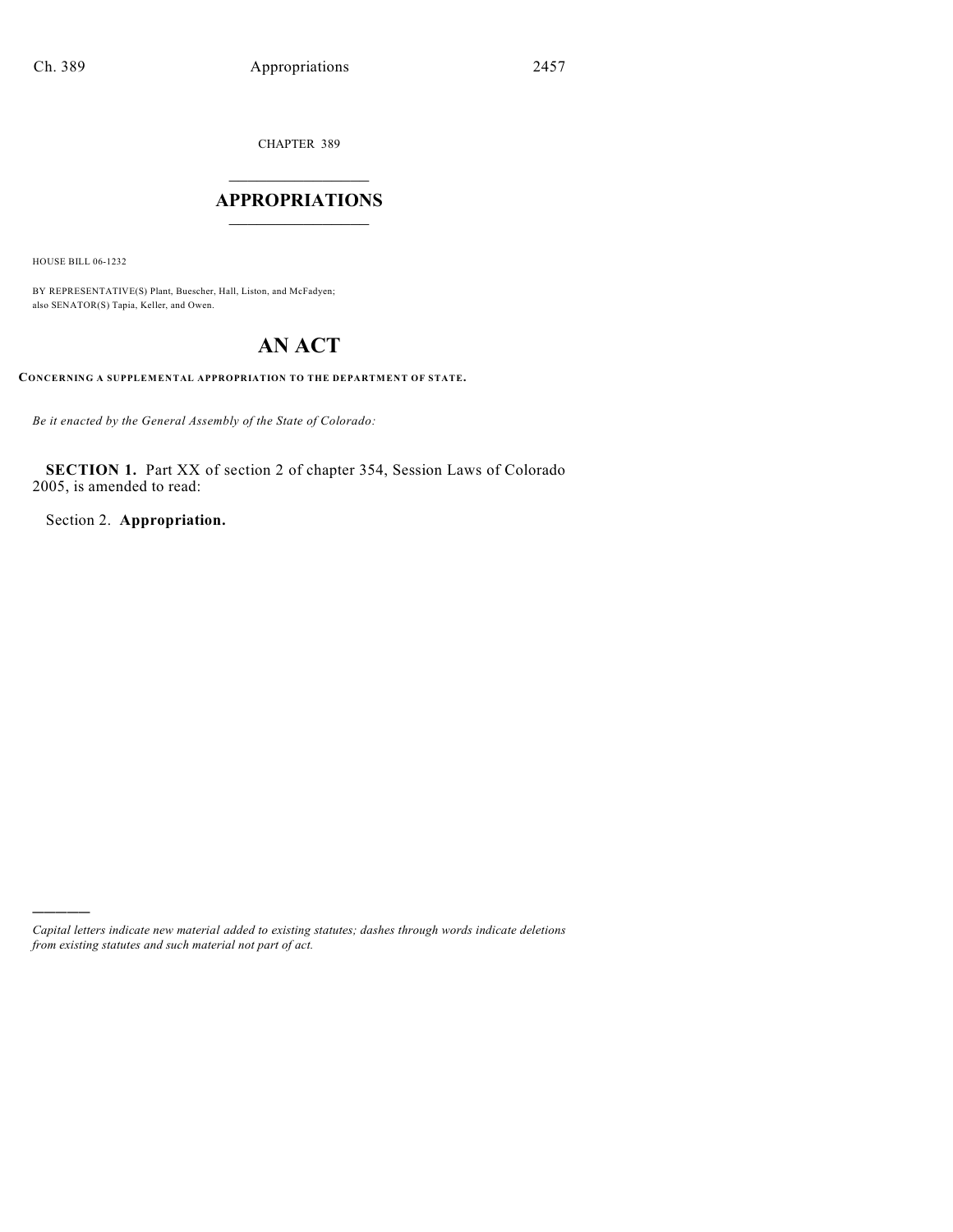## Ch. 389 Appropriations 2458

|                 |              |                | APPROPRIATION FROM |              |               |                |  |
|-----------------|--------------|----------------|--------------------|--------------|---------------|----------------|--|
| ITEM &          | <b>TOTAL</b> | <b>GENERAL</b> | <b>GENERAL</b>     | CASH         | <b>CASH</b>   | <b>FEDERAL</b> |  |
| <b>SUBTOTAL</b> |              | <b>FUND</b>    | <b>FUND</b>        | <b>FUNDS</b> | <b>FUNDS</b>  | <b>FUNDS</b>   |  |
|                 |              |                | <b>EXEMPT</b>      |              | <b>EXEMPT</b> |                |  |
|                 |              |                |                    |              |               |                |  |

**PART XX DEPARTMENT OF STATE**

### **(1) ADMINISTRATION**

| <b>Personal Services</b>  | 4,134,650         |  |
|---------------------------|-------------------|--|
|                           | $(84.2$ FTE)      |  |
| Health, Life, and Dental  | 334,945           |  |
| Short-term Disability     | 8,703             |  |
| S.B. 04-257 Amortization  |                   |  |
| Equalization              |                   |  |
| Disbursement              | 14,151            |  |
| Salary Survey and Senior  |                   |  |
| <b>Executive Service</b>  | 184,181           |  |
| Workers' Compensation     | <del>8.121</del>  |  |
|                           | 7,717             |  |
| <b>Operating Expenses</b> | 586,742           |  |
|                           | 586,877           |  |
| Legal Services for 1,887  |                   |  |
| hours                     | 121,617           |  |
| Administrative Law        |                   |  |
| Judge Services            | <del>69,506</del> |  |
|                           | 109,976           |  |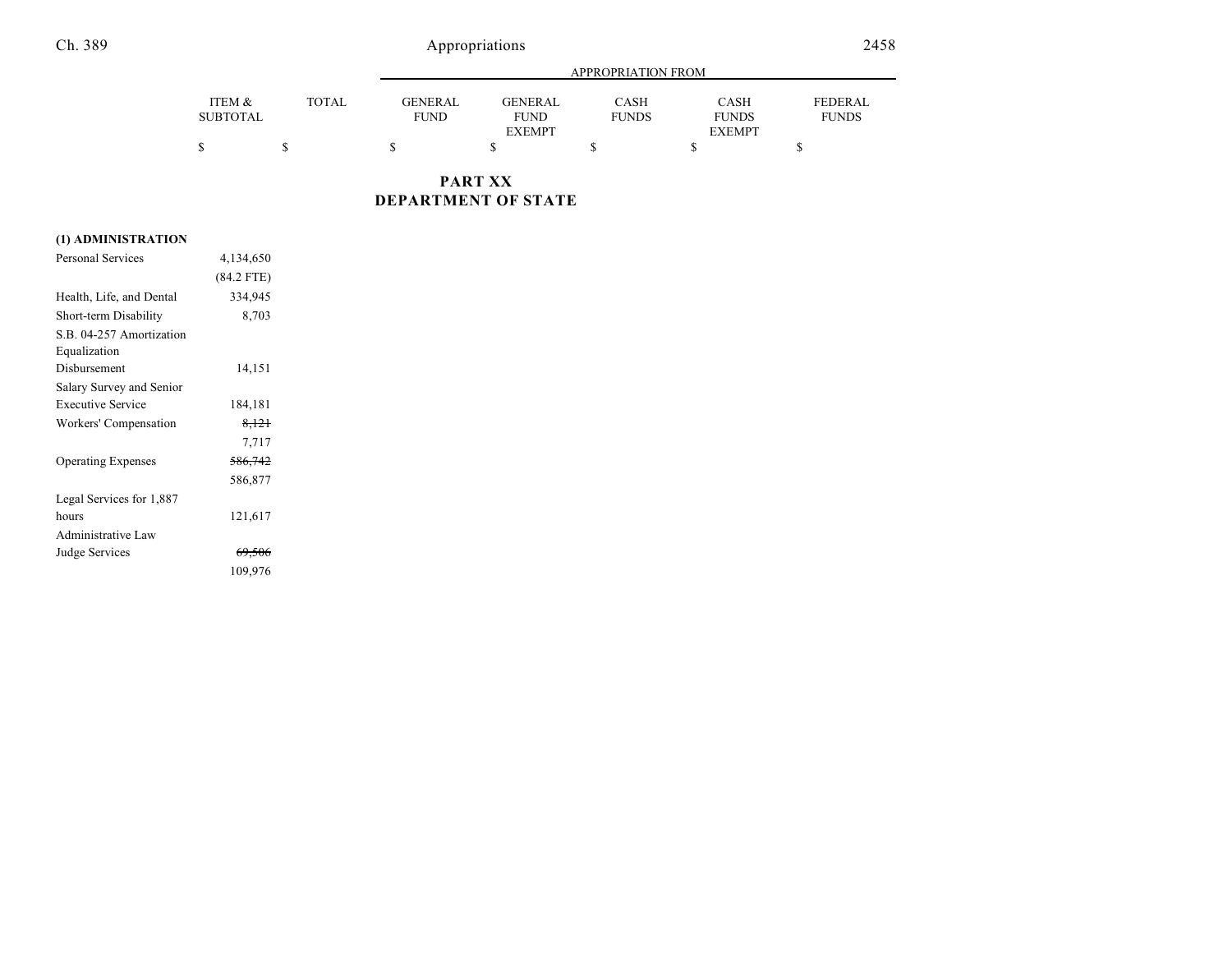| Purchase of Services            |         |           |                          |                      |
|---------------------------------|---------|-----------|--------------------------|----------------------|
| from Computer Center            | 1,166   |           |                          |                      |
|                                 | 817     |           |                          |                      |
| Multiuse Network                |         |           |                          |                      |
| Payments                        | 55,911  |           |                          |                      |
|                                 | 53,136  |           |                          |                      |
| Payment to Risk                 |         |           |                          |                      |
| Management and                  |         |           |                          |                      |
| Property Funds                  | 22,186  |           |                          |                      |
|                                 | 6,900   |           |                          |                      |
| Vehicle Lease Payments          | 1,680   |           |                          |                      |
|                                 | 1,192   |           |                          |                      |
| Leased Space                    | 880,497 |           |                          |                      |
| <b>Indirect Cost Assessment</b> | 115,626 |           |                          |                      |
| Discretionary Fund              | 5,000   |           |                          |                      |
|                                 |         | 6,544,682 | 6,257,059*               | 287,623 <sup>b</sup> |
|                                 |         | 6,565,985 | $6,278,362$ <sup>a</sup> |                      |

<sup>a</sup> Of this amount, \$6,068,331 \$6,017,963 shall be from the Department of State Cash Fund created in Section 24-21-104 (3) (b), C.R.S., and \$188,728 \$260,399 shall be from the Notary Administration Cash Fund created in Section 12-55-102.5 (1), C.R.S.

<sup>b</sup> This amount shall be from the Federal Elections Assistance Fund created in Section 1-1.5-106 (1) (a), C.R.S. Moneys from the Federal Elections Assistance Fund are included for informational purposes only as they are continuously appropriated by Section 1-1.5-106 (2) (b), C.R.S. Of this amount \$113,702(T) shall be from indirect cost recoveries from the Help America Vote Act Program.

#### **(2) SPECIAL PURPOSE**

Help America Vote Act Program 14,908,166

Ch. 389 Appropriations 2459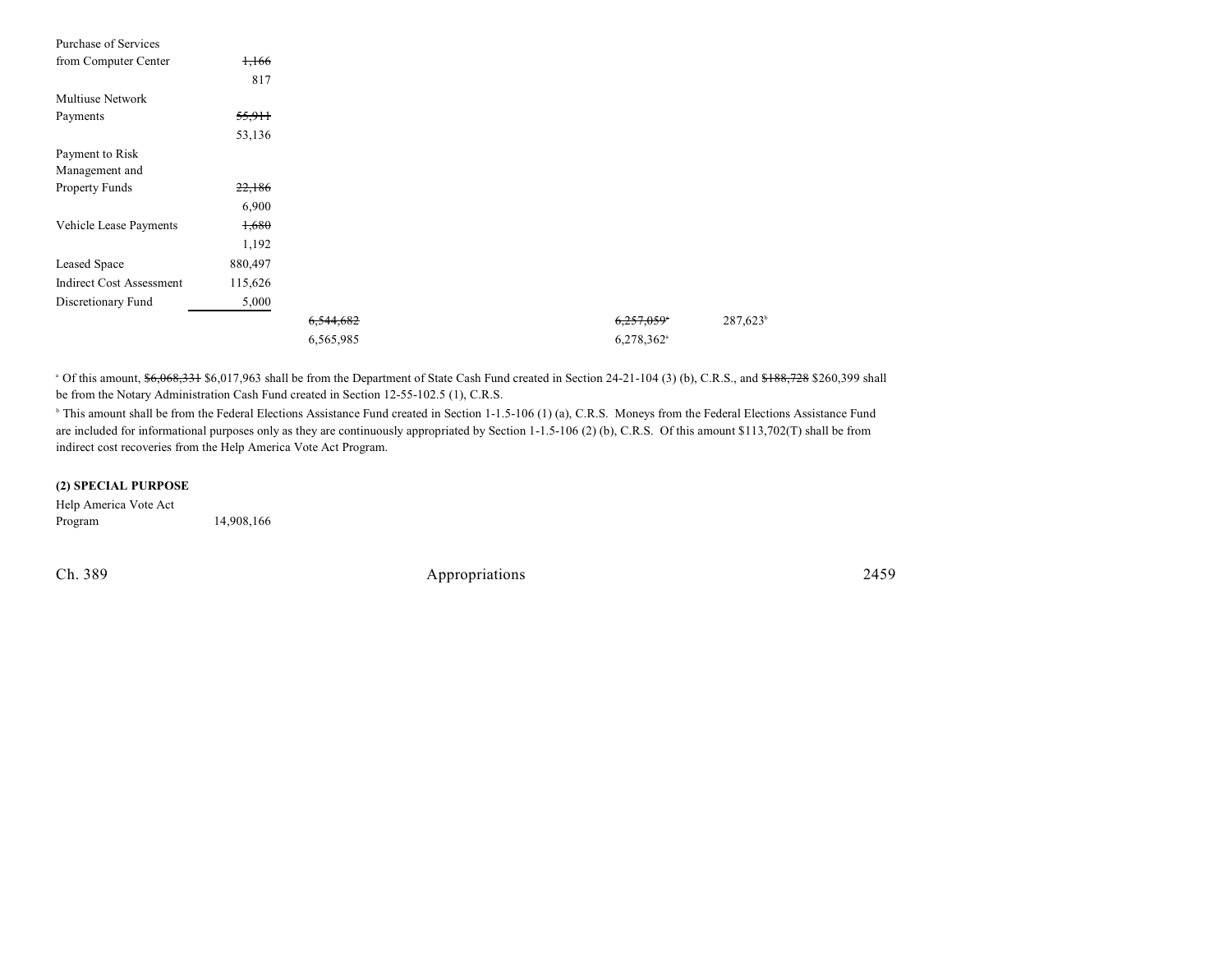## Ch. 389 Appropriations 2460

|                           |              | APPROPRIATION FROM            |                               |                        |                             |                         |  |
|---------------------------|--------------|-------------------------------|-------------------------------|------------------------|-----------------------------|-------------------------|--|
| ITEM &<br><b>SUBTOTAL</b> | <b>TOTAL</b> | <b>GENERAL</b><br><b>FUND</b> | <b>GENERAL</b><br><b>FUND</b> | CASH<br><b>FUNDS</b>   | <b>CASH</b><br><b>FUNDS</b> | FEDERAL<br><b>FUNDS</b> |  |
| \$                        | \$           | \$                            | \$                            | \$                     | \$                          | \$                      |  |
|                           |              |                               |                               |                        |                             |                         |  |
|                           |              |                               |                               |                        |                             |                         |  |
| 915,389                   |              |                               |                               |                        |                             |                         |  |
|                           |              |                               |                               |                        |                             |                         |  |
| 1,500,000                 |              |                               |                               |                        |                             |                         |  |
|                           |              |                               |                               |                        |                             |                         |  |
| 50,000                    |              |                               |                               |                        |                             |                         |  |
|                           |              |                               |                               |                        |                             |                         |  |
| 80,000                    |              |                               |                               |                        |                             |                         |  |
|                           | 17,453,555   |                               |                               | 2,545,389 <sup>a</sup> | 14,908,166                  |                         |  |
|                           | $(15.0$ FTE) |                               |                               | <b>EXEMPT</b>          |                             | <b>EXEMPT</b>           |  |

 Of this amount, \$1,500,000 shall be from the Clerk and Recorder Electronic Filing Technology Fund created in Section 30-10-422 (1), C.R.S., and \$1,045,389 shall <sup>a</sup> be from the Department of State Cash Fund created in Section 24-21-104 (3) (b), C.R.S.

<sup>b</sup> This amount shall be from the Federal Elections Assistance Fund created in Section 1-1.5-106 (1) (a), C.R.S. Moneys from the Federal Elections Assistance Fund are included for informational purposes only as they are continuously appropriated by Section 1-1.5-106 (2) (b), C.R.S.

#### **(3) INFORMATION TECHNOLOGY SERVICES**

Personal Services 3,225,695

 $(29.5$  FTE $)$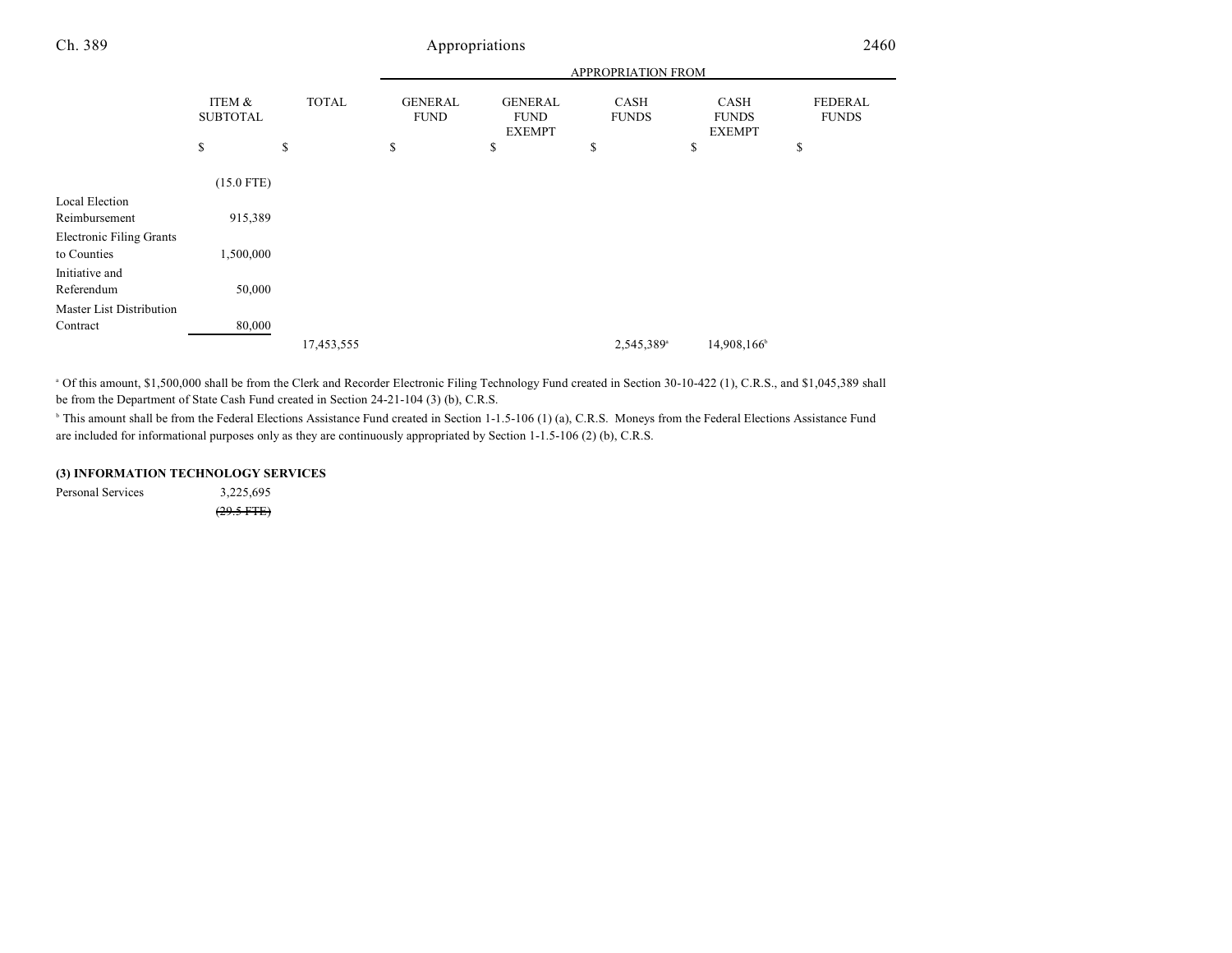|                               | $(27.5$ FTE) |           |  |                        |                         |
|-------------------------------|--------------|-----------|--|------------------------|-------------------------|
| <b>Operating Expenses</b>     | 2,689,052    |           |  |                        |                         |
| Hardware/Software             |              |           |  |                        |                         |
| Maintenance                   | 967,228      |           |  |                        |                         |
| <b>Information Technology</b> |              |           |  |                        |                         |
| Asset Management              | 802,618      |           |  |                        |                         |
|                               |              | 7,684,593 |  | 7,677,033 <sup>a</sup> | $7,560(T)$ <sup>b</sup> |

<sup>a</sup> Of this amount, \$7,416,634 \$7,488,305 shall be from the Department of State Cash Fund created in Section 24-21-104 (3) (b), C.R.S., and \$260,399 \$188,728 shall be from the Notary Administration Cash Fund created in Section 12-55-102.5 (1), C.R.S.

<sup>h</sup> This amount shall be from the Federal Elections Assistance Fund created in Section 1-1.5-106 (1), C.R.S. It represents indirect cost recoveries from the Help America Vote Act Program. Moneys from the Federal Elections Assistance Fund are included for informational purposes only as they are continuously appropriated by Section 1-1.5-106 (2) (b), C.R.S.

#### **TOTALS PART XX**

| $(STATE)^{4,5}$ | \$31,682,830 | $$16,479,481$ $$15,203,349^\circ$ |  |
|-----------------|--------------|-----------------------------------|--|
|                 | \$31,704,133 | \$16,500,784                      |  |

 $^{\circ}$  Of this amount, \$121,262 contains a (T) notation.

**FOOTNOTES** -- The following statements are referenced to the numbered footnotes throughout section 2.

4 (Governor lined through this provision. See L. 2004, p. 2286.)

5 All Departments, Totals -- The General Assembly requests that copies of all reports requested in other footnotes contained in this act be delivered to the Joint Budget Committee and the majority and minority leadership in each house of the General Assembly. Each principal department of the state is requested to produce its rules in an electronic format that is suitable for public access through electronic means. Such

Ch. 389 **Appropriations** 2461